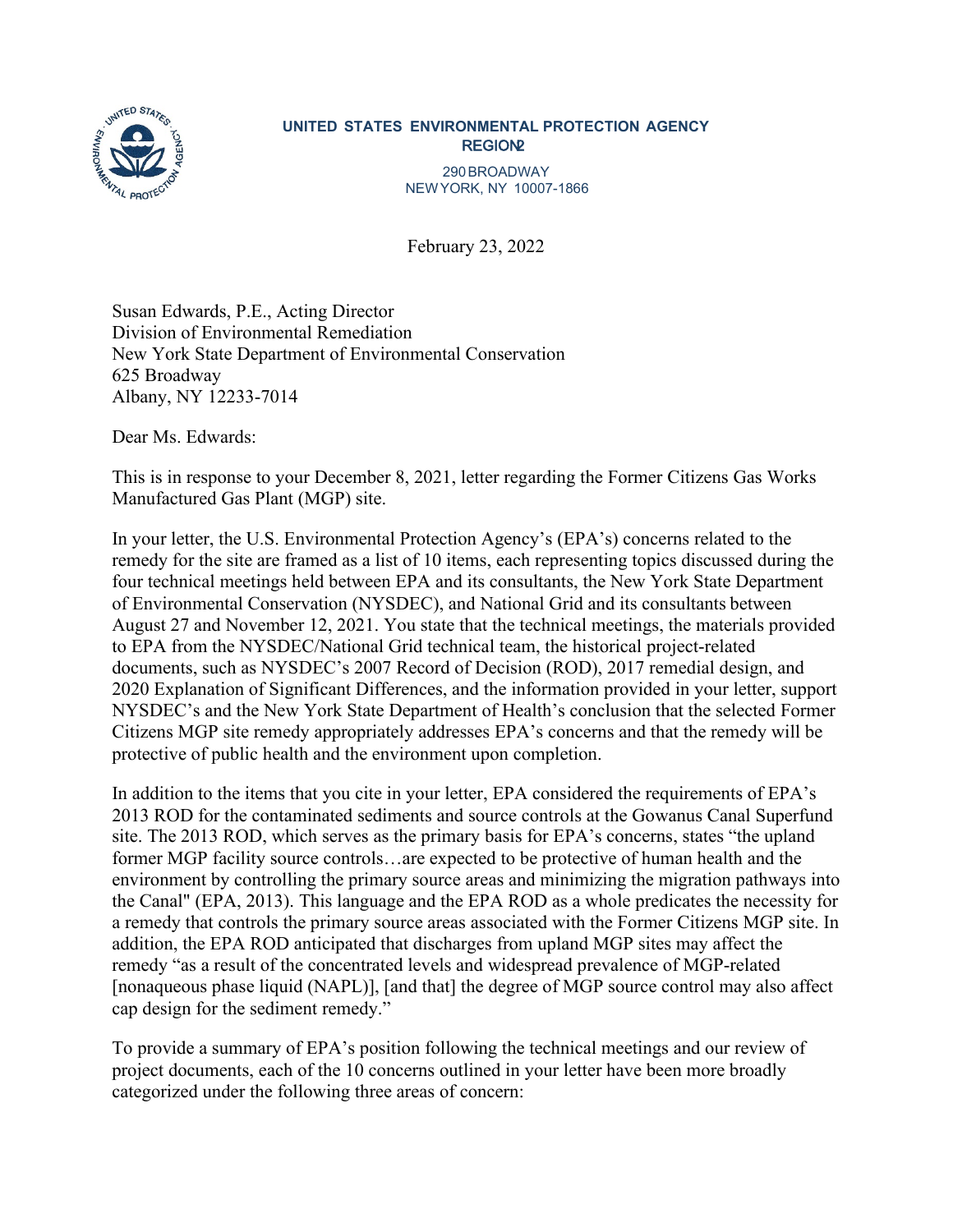- A. The potential for post-remediation off-site migration of remaining NAPL and/or contaminated groundwater (NYSDEC list items 4, 5, 8, 9, 10).
- B. The potential for post-remediation direct contact with contaminated soil or groundwater (NYSDEC list items 1, 2 and 6).
- C. The potential for post-remediation vapor intrusion into future buildings (NYSDEC list items 3 and 7).

There is also an outstanding concern that was not addressed in your letter--the anticipated periodic pumping of tar extraction wells in the vicinity of future public recreation areas. NYSDEC provided documentation to EPA regarding the extraction of the tar, which focused on the use of best management practices for minimizing volatilization of tar as it is being transferred directly from the wellhead into a drum or other appropriate container for subsequent disposal offsite. While EPA concurs that best management practices should be employed and documented in a Site Management Plan, EPA believes that NYSDEC should consider the utilization of underground vaults or other types of housing to enclose the extraction wells and odor suppression mechanisms within those enclosures.

With regard to categories B and C, based on the technical discussions, EPA expects that any direct contact and vapor intrusion pathways at the Former Citizens MGP site will be mitigated in a manner that protects human health. Details have yet to be provided as to how the construction of appropriate and effective measures (*e.g.,* foundation drains and vapor intrusion mitigation systems) will accommodate the predicted shallow groundwater mounding. It is, however, EPA's expectation, given NYSDEC's comments in Table A-1 of your letter, that under the supervision of NYSDEC, National Grid and any future property owner will employ appropriate building designs and engineering controls to eliminate any direct contact or vapor intrusion pathways in the future. At this time, assuming that NYSDEC will provide the detailed designs for the engineering measures mentioned above and those designs will be reviewed by EPA, the items in categories B and C are no longer current concerns.

With respect to the items in category A above, EPA is still concerned that following the implementation of the upland remedy, NAPL and contaminated groundwater will continue to migrate off-site at levels that may not satisfy the expectations of EPA's ROD with regard to source control and migration of contaminated groundwater. The basis for EPA's concerns regarding the potential for post-remediation NAPL and dissolved phase contaminant migration at the site is provided below.

## **Nonaqueous Phase Liquid**

To date, there has been minimal presentation of site-specific conditions that would support National Grid's assertion of low to no NAPL migration potential at the site. National Grid appears to be relying on the age of the releases and the cessation of operations (and associated additional coal tar inputs) as a basis for presuming a lack of migration potential**.** The data that were presented has focused on the distribution and properties of the NAPL beneath the Canal; the mobility of the upland NAPL mass is not sufficiently characterized. The relatively low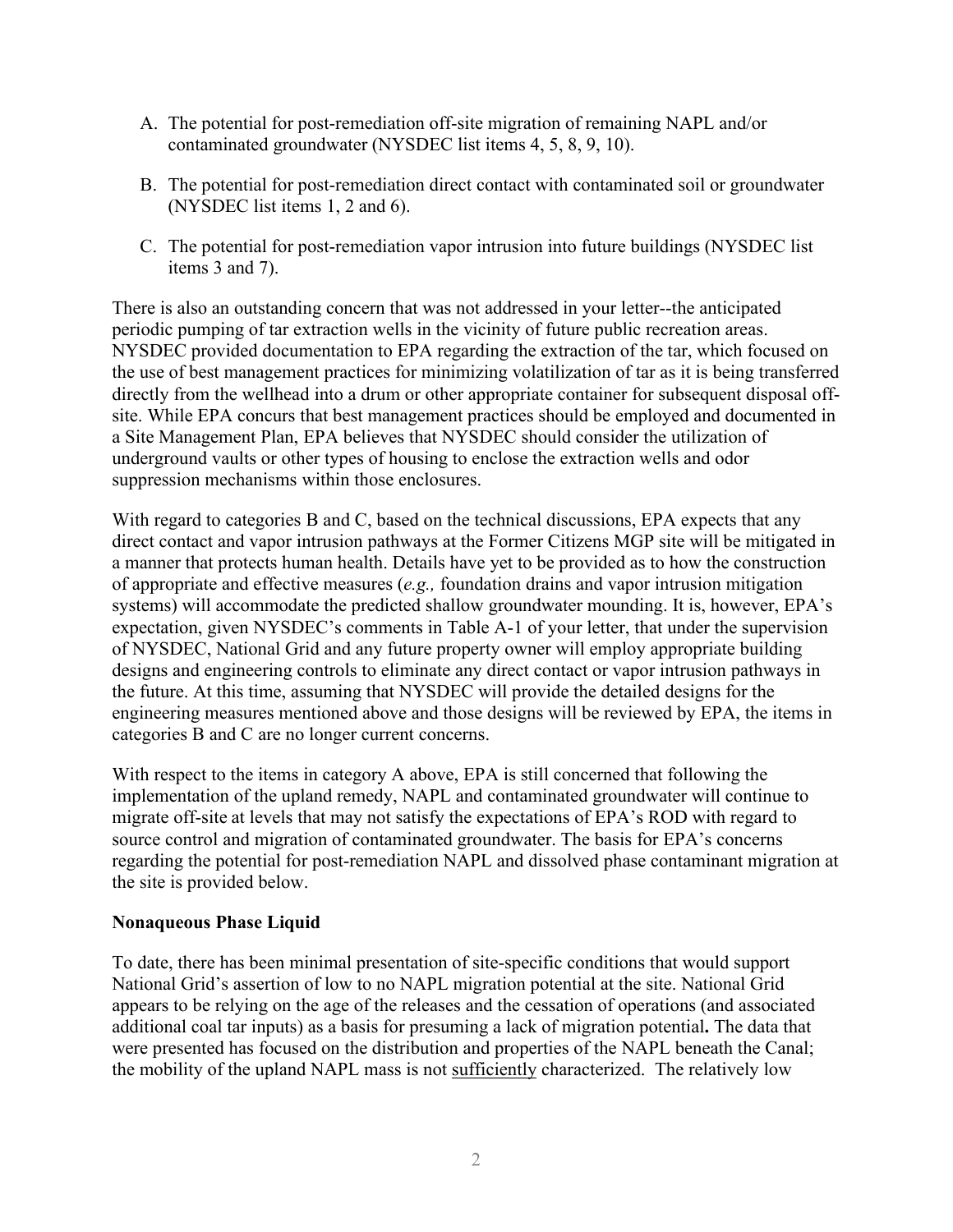viscosities<sup>[1](#page-2-0)</sup> of the NAPL, measured hydraulic conductivities,<sup>[2](#page-2-1)</sup> the widespread extent of NAPL impacts, and the available recoverability/NAPL transmissivity information all suggest migration potential exists and further reduction of this potential is required for effective source control. Interim recovery efforts have been successful at removing NAPL from the subsurface, but information that supports the proposed full-scale design and its optimization for ensuring source control in accordance with the EPA ROD is not available (*e.g.,* how recovery wells are sited, borehole impacts are confirmed, and NAPL recovery is monitored). The potential for continued lateral migration and the resulting changes in the distributions of off-site NAPL and groundwater contamination following remediation remains a primary concern. Upward migration of NAPL at depth to the Canal following implementation of the Canal remedy is not currently a major concern.

Key technical observations and issues include:

- Remedial actions have largely focused on shallow on-site NAPL impacts and spot excavation of areas perceived to have significant NAPL impacts. These actions appear largely to target direct contact exposure pathways to the general public and construction workers. Less attention is given to the more widespread deeper NAPL impacts, where the absence of active groundwater use appears to have been used as a reason to limit further study and select a remedy that involves passive recovery of a limited area of the mobile NAPL within the parcel boundaries.
- NAPL extends approximately 400 to 800 feet off-site to the south, east (beneath the Canal) and north of the former facility (GEI, 2012; Arcadis 2021). Attachment A (enclosed) highlights the historical off-site NAPL investigation locations where there has been visual evidence of NAPL (tar). The lateral extent of NAPL within the intermediate zone to the south and east does not appear to be clearly established based on the Data Summary Report for Off-Site Area recently provided (Arcadis, 2021).
	- o NAPL extends beyond the flanks of the recently constructed sheet pile wall to the south and east. The absence of NAPL transmissivity estimates or other NAPL mobility characterization data in these areas remains a concern for understanding if the current upland remedy/strategy is sufficient to mitigate migration potential.
	- o NAPL remains adjacent to the sheet pile wall above the elevation proposed for in-situ stabilization (ISS) in the Canal. This requires reliance on the sheet pile wall and limited NAPL recovery for preventing lateral recontamination of clean Canal materials that will be above the ISS layer. This is of particular concern near the gas tunnel where there is a large opening in the sheet pile wall and farther north across Parcel II, where NAPL saturated intervals have been observed within the shallow zone and upper portions of the intermediate zone between elevations of approximately -5 and -25 feet. Impacts of a similar nature and elevation also remain at the southern end of Parcel III and farther south beyond Huntington Street.

<span id="page-2-0"></span><sup>&</sup>lt;sup>1</sup> Estimated to be in the range of approximately 80 to 280 centipoise at 55  $\degree$ F based on viscosity data for a site NAPL sample provided in the Supplemental Design Investigation Report (Arcadis, 2016)

<span id="page-2-1"></span><sup>&</sup>lt;sup>2</sup> Hydraulic conductivity estimates for the shallow, intermediate, and deep zones general range from approximately  $1x10^{-3}$  and  $1x10^{-4}$  centimeters per second (Arcadis, 2016).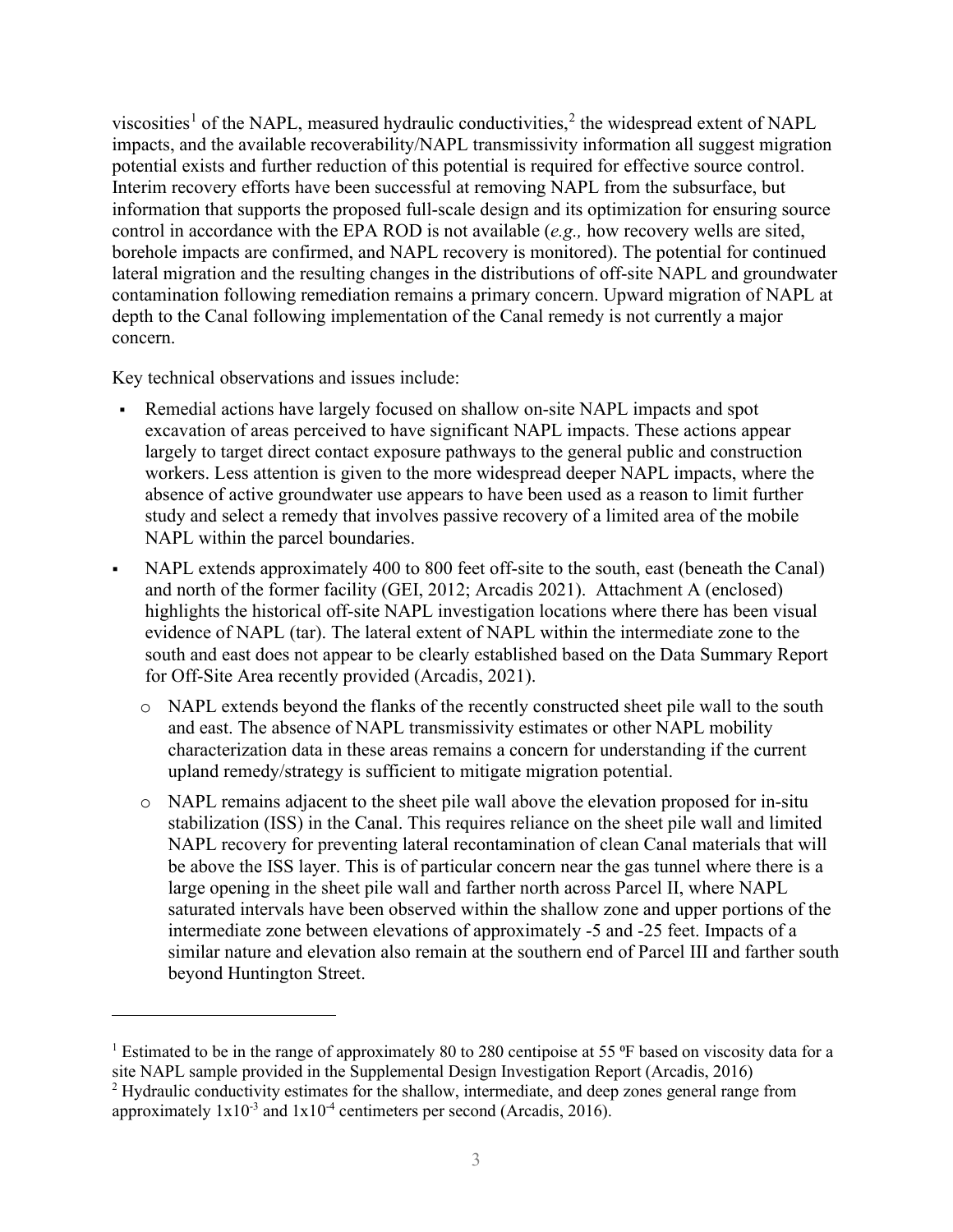- To date, no site-specific data have been presented to quantify current NAPL mobility, its recoverability throughout the NAPL footprint, and the potential for continued migration; only the age of the initial release and the termination of site operations have been cited as reasons to presume a lack of migration potential. While, at many MGP sites, the age of the release can represent a line of evidence that ongoing migration is unlikely, the observed large volume and widespread extent of NAPL undermines this assertion.
- Historically, NAPL transmissivity testing and interim NAPL recovery efforts have indicated that NAPL recovery is practicable.
	- o Pilot testing performed between 2009 and 2011 indicated that "recoverable tar exists at all three parcels" (GEI, 2011). NAPL transmissivity testing performed at select wells across the site in 2015 indicated NAPL transmissivities of up to 9.2 square feet per day  $(\text{ft}^2/\text{day})$  (Arcadis, 2016). The estimated NAPL transmissivities at several of the interim recovery wells tested at this time were above the threshold for which fluid recovery is considered impracticable (0.1 to 0.8  $\text{ft}^2/\text{day}$ ) (Interstate Technology and Regulatory Council, 2018).
	- o Tens of thousands of gallons of NAPL have reportedly been removed from recovery wells at the site as part of the interim NAPL recovery efforts.
- While EPA understands that recoverability metrics such as NAPL transmissivity are not a means to definitively determine migration potential, they can be used as a line of evidence to assess the overall stability and migration potential of a NAPL body (ITRC, 2018). With appropriate coverage throughout all NAPL impacted areas these data could be used to design a recovery remedy that minimizes migration potential by recovering mobile NAPL to the extent practicable. The NAPL recovery remedy as proposed does not appear to consider more than the goal of achieving even spatial coverage along the shoreline within the boundaries of the former Citizen's MGP. Available data suggest additional coverage may be needed for an effective recovery well network. The NAPL recovery design should be based on a greater density of NAPL transmissivity/recovery data which should extend to all areas where NAPL is present, not just those within the parcel boundaries or adjacent to the sheet pile wall. These metrics should drive the specifics of the NAPL recovery remedy, such as the density of recovery wells, screen intervals, sump sizing, frequency of recovery, and recovery endpoints.

## **Dissolved-Phase Contaminants**

Groundwater modeling outputs that were presented indicate that the combined upland/Canal remedy will alter the direction of groundwater flow and will result in mounding in the vicinity of proposed new structures. In addition, the Canal will no longer serve as a major sink for site groundwater. Shallow and intermediate groundwater contamination will inevitably be redirected, to some degree, which has the potential to alter the distribution of groundwater impacts. The effects of the upland and Canal remediation on the distribution of dissolved contaminants should be considered.

Key technical observations and issues include:

 The current distribution of dissolved contaminants has not been documented for the zones of interest.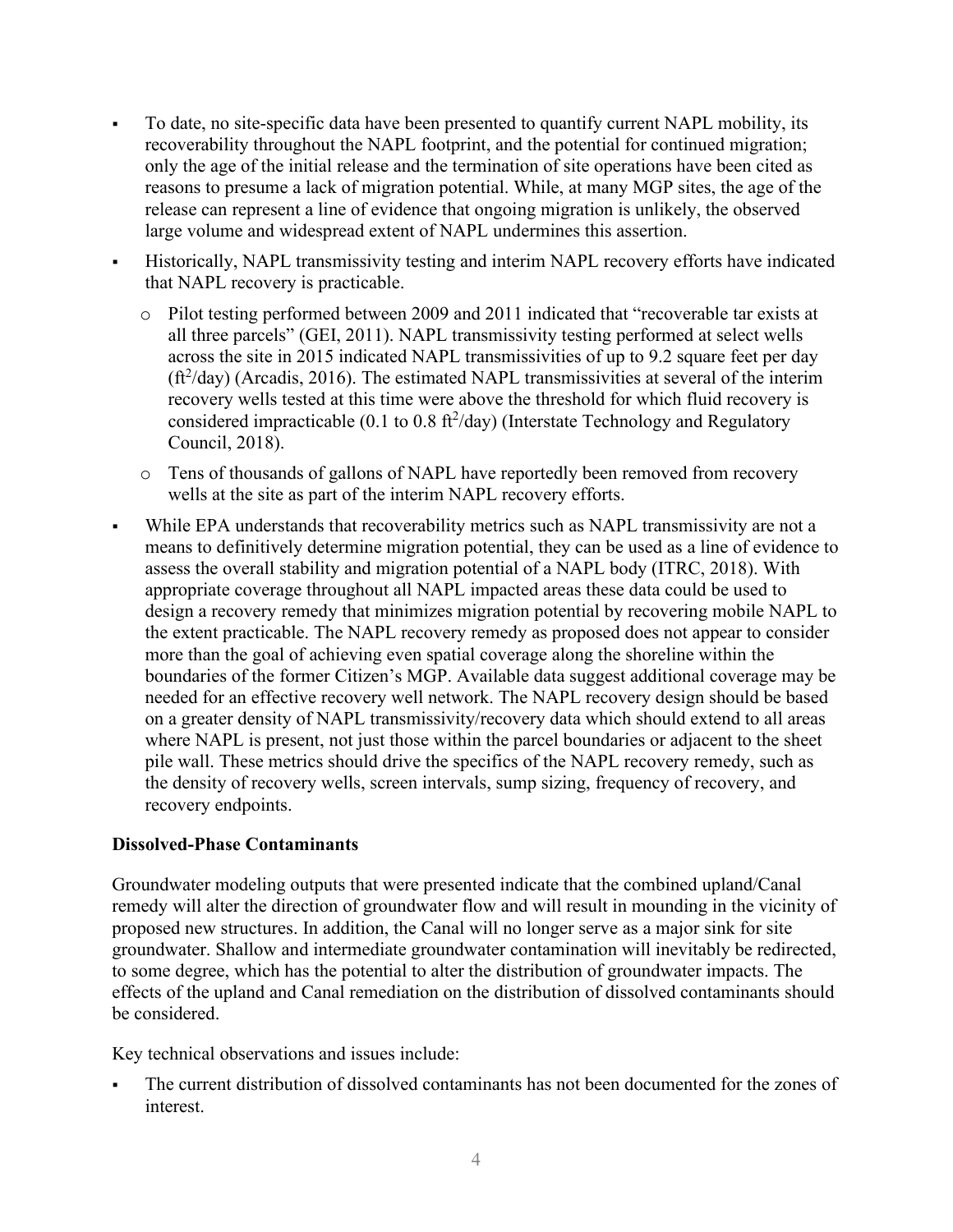- Measured concentrations of the relatively more soluble site-related compounds benzene and naphthalene in the shallow zone have been discussed and are currently reported to be as high as 16 and 8.7 milligrams per liter (mg/L), respectively. To date, no discussion of groundwater data from the deeper zones has occurred. These data are sparser, but the presence of NAPL in many intermediate zone wells suggests similar concentrations. Intermediate zone groundwater data from 2005 indicated that benzene and naphthalene plumes extended at least 400 feet to the east and across the Canal where they were observed at concentrations of up to 0.25 and 1.3 mg/L, respectively (Arcadis, 2021).
	- The effect on the distribution and final disposition of the mass of PAHs in the groundwater that will be diverted from the Canal to upland areas because of the Canal remedy have to be considered.
		- $\circ$  Information presented during the November 12, 2021, teleconference with National Grid and its consultants indicates that the Gowanus Canal Trust's selected ISS area (Scenario 4), which was more expansive than EPA's directed minimum ISS area (Scenario 3) in combination with sealed bulkheads will alter the direction of groundwater flow within the intermediate zone relative to the baseline condition (pre-Canal remediation). Specifically, groundwater modeling outputs presented indicate that groundwater within the southern portions of the site will be deflected from the south to the southwest (west of Canal) and from the northwest to the west (east of the Canal).
		- o To better quantify the groundwater discharge that will be redirected, following the November 12, 2021, meeting, our consultant, Jacobs, used data provided by the Gowanus Canal Trust and the existing groundwater model to estimate the change in PAH flux to the Canal resulting from the Gowanus Canal remedy. This analysis, provided as Attachment B (enclosed), indicates the following:
			- $\triangleright$  Under the baseline condition, approximately 1,000 kilograms (kg) of PAHs discharge to the Gowanus Canal adjacent to the Former Citizens MGP site per year.
			- $\triangleright$  Implementation of the Scenario 3 remedy (smaller ISS footprint than Scenario 4) will reduce the mass flux to the Canal by approximately 200 kg/year (approximately 20 percent). However, the cap thickness required to treat the dissolved phase was estimated to be 70 inches, which is well beyond a typical cap thickness. A PAH flux too high for a "reasonable" carbon treatment layer, where source control would be needed to offset this flux, was anticipated in the EPA ROD.
			- $\triangleright$  Implementation of the Scenario 4 remedy will reduce the mass flux to the Canal by 900 kg/year (approximately 90 percent). Scenario 4 calls for a larger ISS footprint but allows for thinner caps in this area of the site (range of thickness).
			- $\triangleright$  The 900 kg of PAHs each year that will no longer enter the Canal will be redirected away from the Canal and remain in the intermediate aquifer.
- It was indicated by National Grid and its consultants that there is currently no use of groundwater around the site, and, thus, intermediate zone groundwater impacts should not be a concern. However, the State administrative record does not contain a feasibility study where a no action alternative for groundwater was evaluated, nor was this addressed in the State ROD.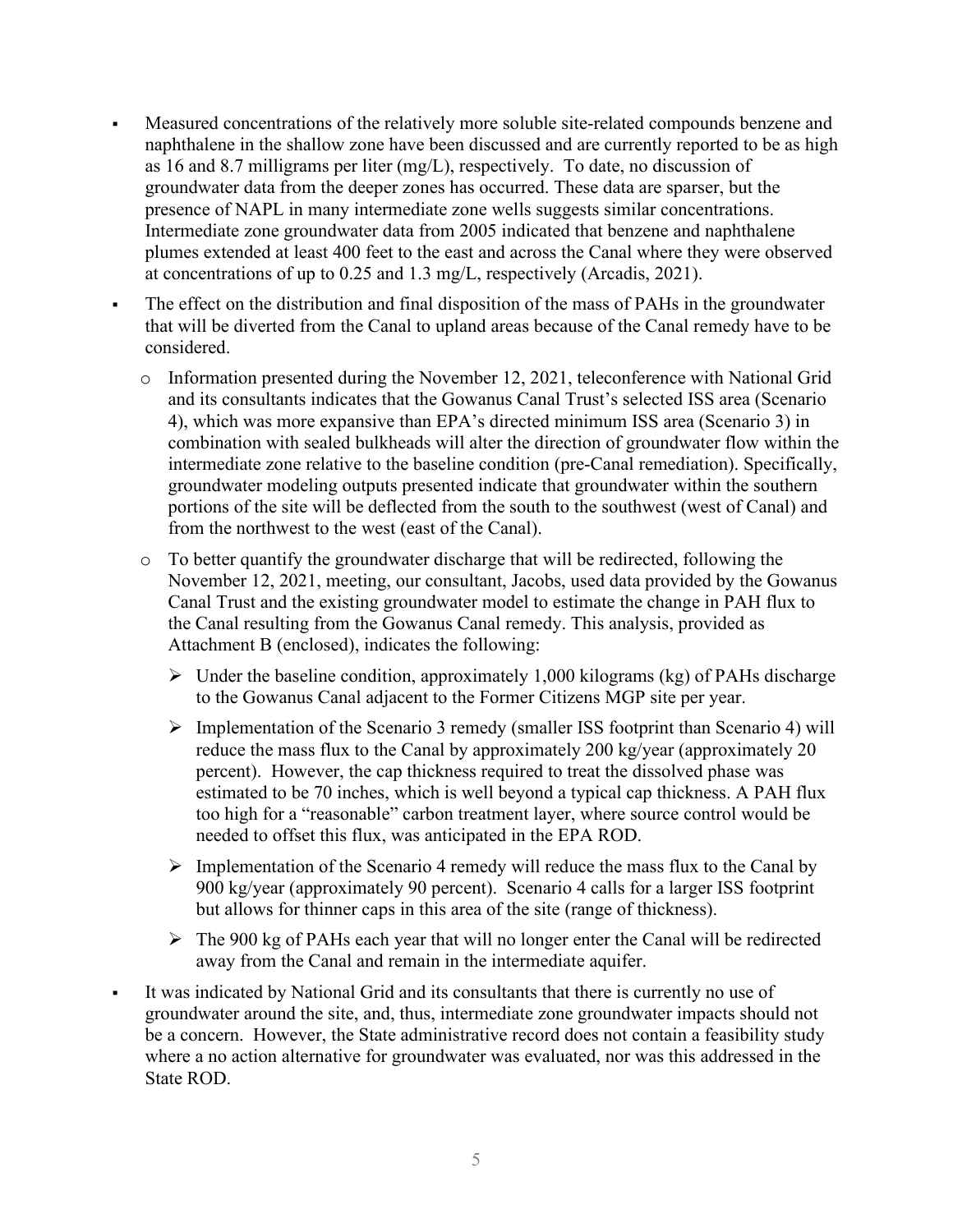The remedy as currently proposed will allow the redirection of contaminant mass that currently discharges to the Canal. In the absence of site-specific information that demonstrates that the dissolved plumes will remain stable following implementation of the remedy, consideration should be given to additional source and groundwater control measures to mitigate the potential for plume expansion. These measures should be evaluated and documented in appropriate technical and administrative documents.

While EPA concurs that the concerns related to direct contact and vapor intrusion pathways (categories B and C) at the Former Citizens MGP site will be mitigated in a manner that will be protective of human health under current and future planned use of the property, EPA does not agree that existing data support that concerns related to controlling the primary source areas and minimizing the migration pathways into the Canal (category A) will be sufficiently addressed. Unless additional site-specific data is gathered to demonstrate that the current remedy for the Former Citizens MGP site meets the requirements for source control as specified in EPA's ROD, supplemental remedial measures should be considered. EPA is prepared to support DEC with respect to additional investigations and/or the implementation of supplemental measures, including pursuing the PRP to perform work under CERCLA if appropriate. We are available to discuss appropriate next steps at your convenience.

Should you have any questions regarding this response, please contact me at (212) 637-4447.

Sincerely,

Evangelista, Pat Digitally signed by Evangelista, Pat Date: 2022.02.23 14:14:00 -05'00'

Pat Evangelista, Director Superfund and Emergency Management Division

Enclosures